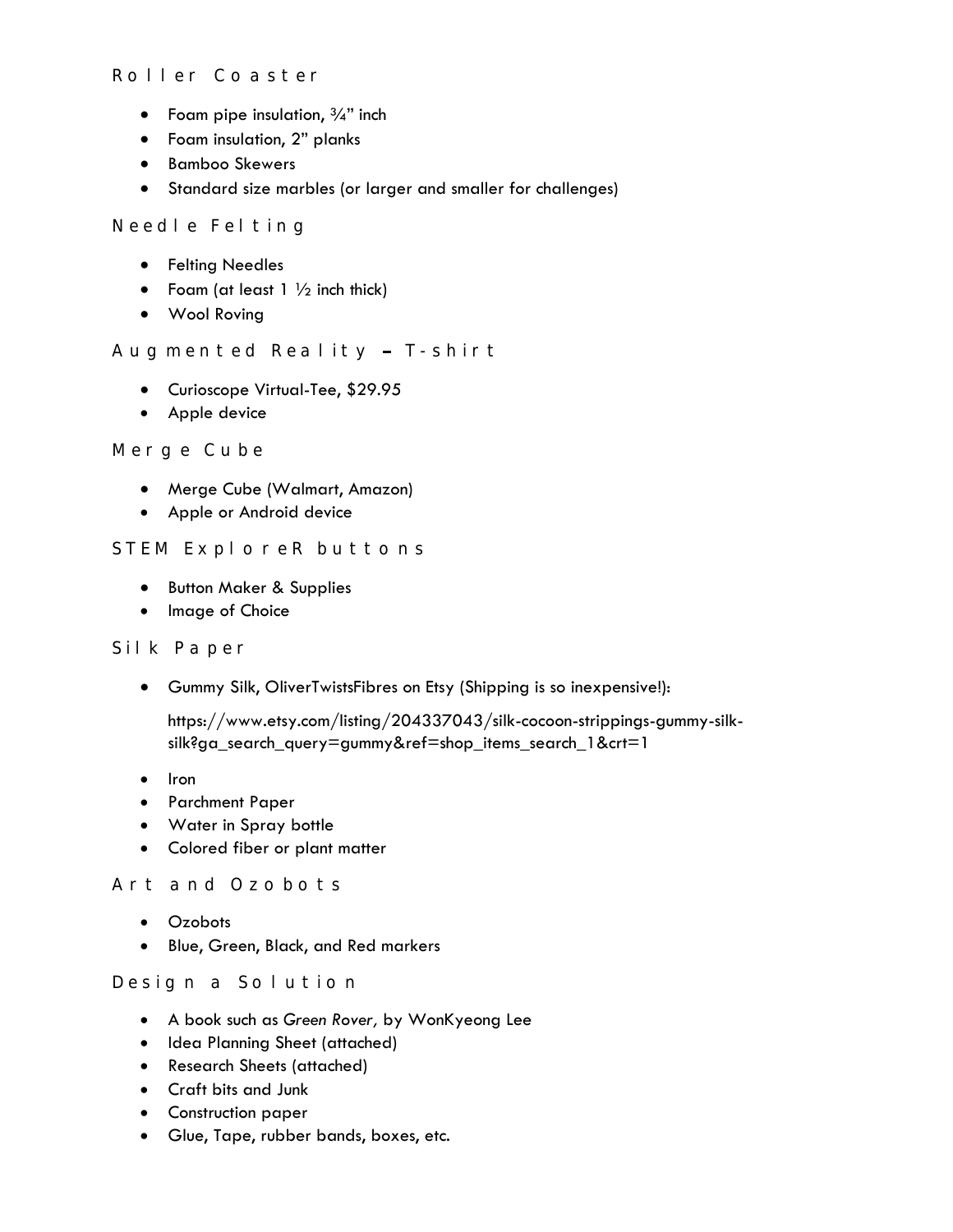- Printed history of speaking tubes
- YouTube Plastics manufacturing videos
- Blank Paper & Clipboards
- Straws, scissiors, tape
- **•** Measuring Tape
- PVC pipe/elbows
- **•** Safety Glasses, vise or C-Clamp, Hand Hacksaw

#### Infinite Scope

- Infinite Scope, \$70-\$90:<https://www.infinitescope.io/>
- Smart phone
- Bits of stuff to look at

#### Wet Felting

- Wool Roving
- **•** Bamboo mat or bubble wrap
- Silk that you can blow through (optional)
- Dawn Dish soap or natural bar soap like olive oil
- Warm water

#### Tallest Tower Challenge

- A book such as *Iggy Peck, Architect,* by Andrea Beaty
- Jelly beans
- **•** Toothpicks
- Plastic tumbler cup
- **•** Straws
- Tape
- 8.5x11 paper
- Paper clips
- Paper snack cups
- Rubber bands
- Paper plates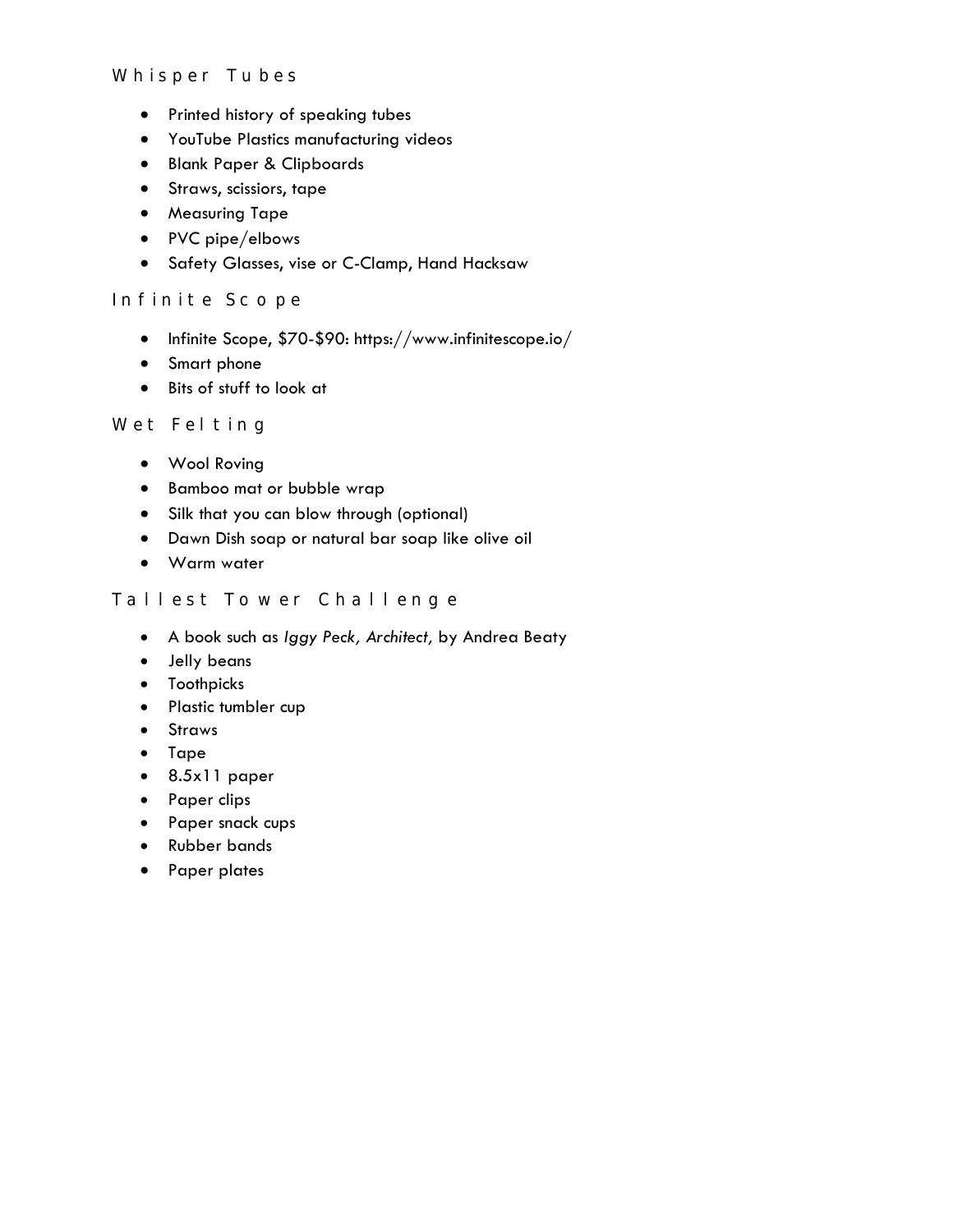# Idea  $#2$ :

<u> 1989 - Jan Salaman Salaman (j. 1989)</u>

Idea  $#3$ :

Idea  $#4$ :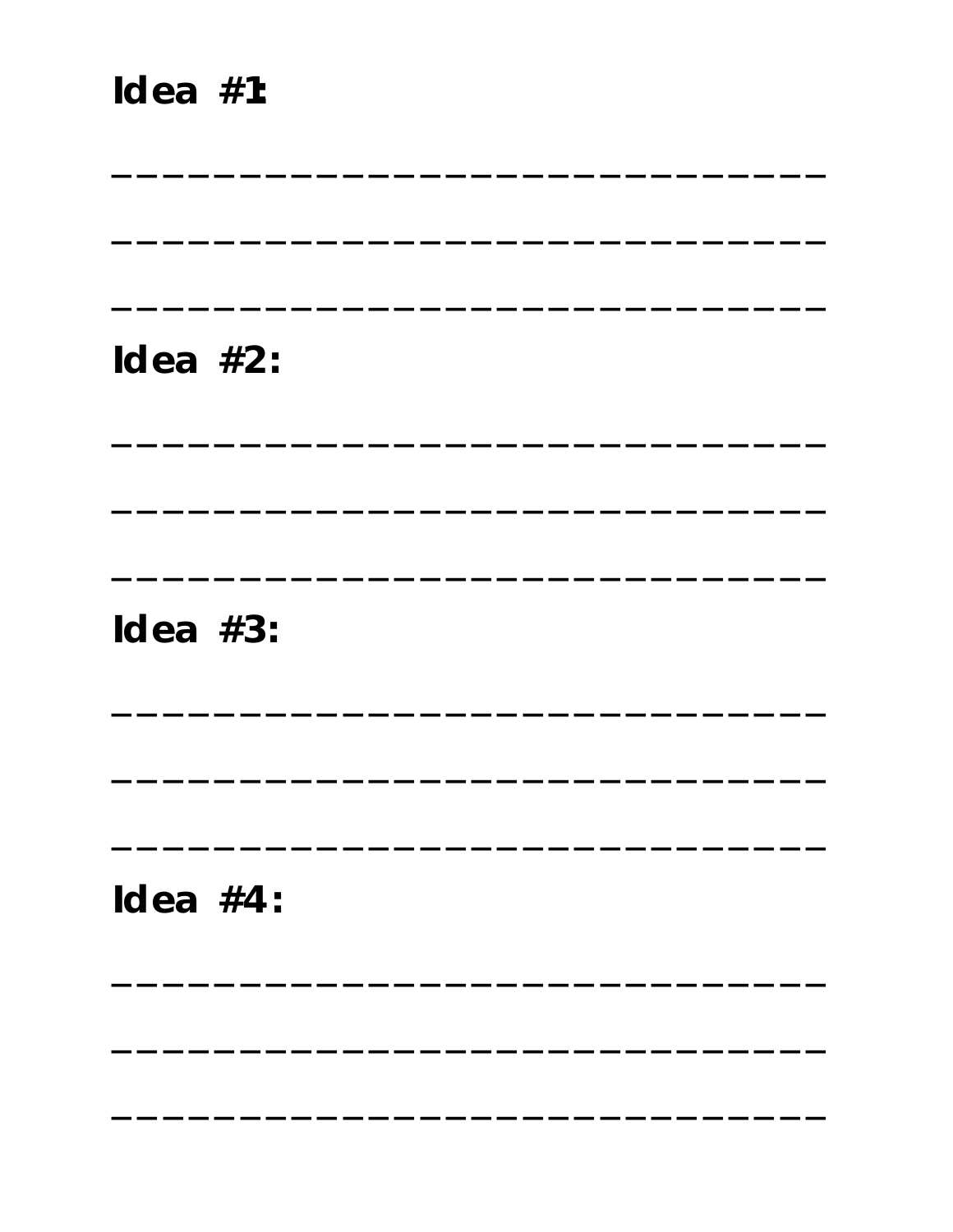### **Garbage (Land Pollution) ~ Environmental Issue**

Have you ever thought about what happens to the trash you throw away once it is taken away by the garbage truck? It goes to the dump or a landfill. The improper disposal of waste is a huge problem on Earth.

Sometimes, hazardous waste is left in the dump, and it has the potential to **contaminate**, or pollute, the soil. The toxins from the hazardous waste infect the soil, and it can take millions of years for the soil to become healthy again. With the population growing, there is becoming less and less space for the extra garbage.



#### **What is land pollution?**

When we first think of pollution we often think of trash by the side of the road. This type of pollution is called land pollution. Land pollution is anything that damages or contaminates the land.

#### **Causes of Land Pollution**

There are many causes of land pollution from the trash we throw away in our homes to waste produced at giant factories. Sometimes chemicals from the trash can contaminate the soil and eventually the groundwater we need for drinking.

- **Garbage** The average person in the United States produces around 4 1/2 pounds of trash every day! That's a lot of trash. Some of this trash gets recycled, but much of it ends up in a landfill or on the ground.
- **Mining** Mining can directly destroy the land, producing large holes in the ground and causing erosion. It can also release toxic chemicals into the air and soil.
- **Farming** We all need farms to eat, but agriculture has destroyed many [ecosystems](https://www.ducksters.com/science/ecosystems/world_biomes.php) and animal habitats. Farming also produces a lot of pollution in the form of chemicals such as pesticides and herbicides. Animal waste from livestock can also pollute the soil and, eventually, the water supply.
- **Factories** Many factories produce a significant amount of garbage and waste. Some of this waste is in the form of damaging chemicals. There are regulations in some countries to prevent harmful chemicals from getting dumped directly onto the land, but this is not the case in many countries.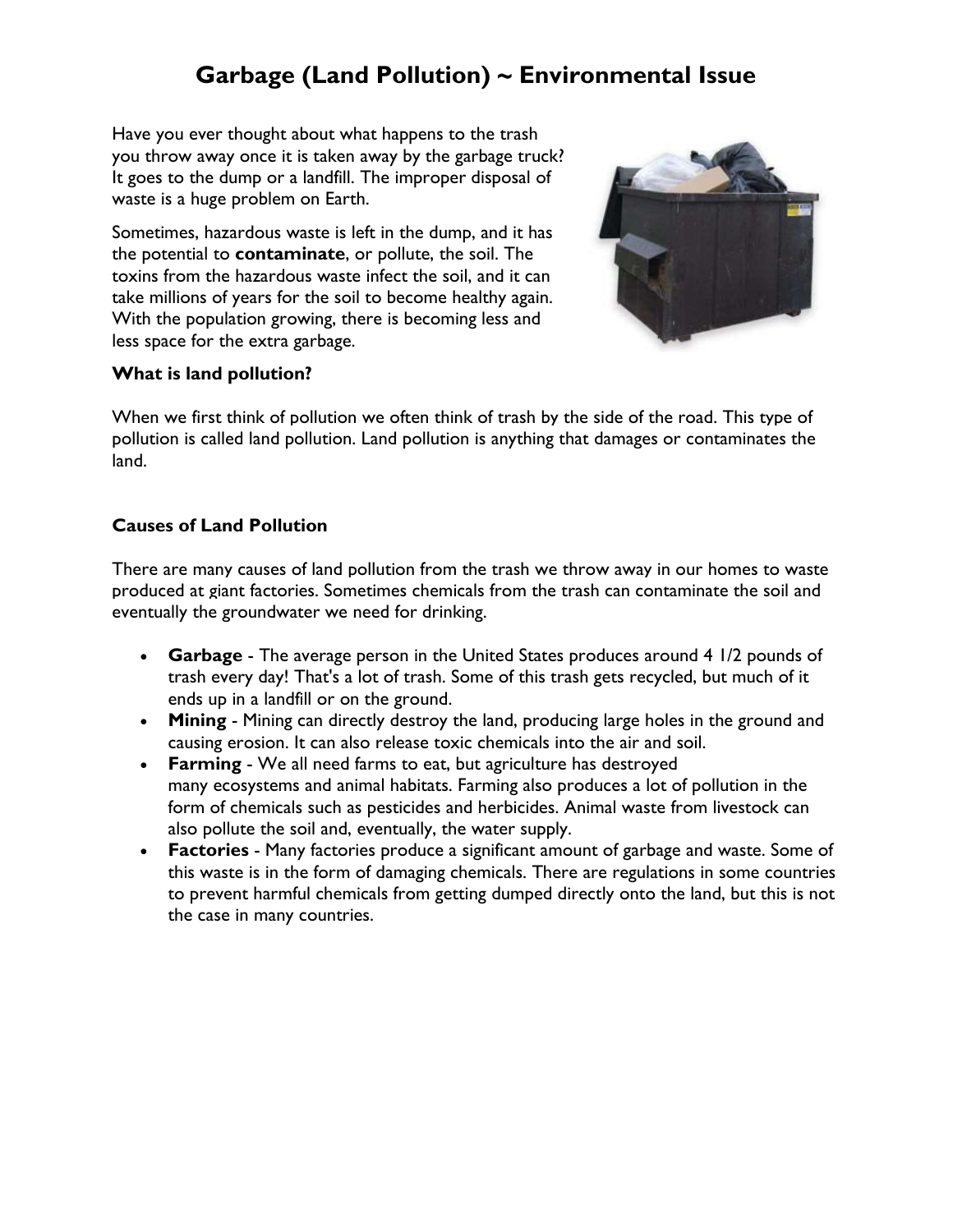#### **What can you do to help?**

Here are four things people can do to reduce land pollution:

- 1. Recycle Around 33 percent of trash in the United States is recycled. When you recycle you add less land pollution.
- 2. Produce less trash Some ways to reduce trash include not using a napkin or paper towel unless you absolutely need one, drinking water from a cup rather than a plastic bottle, and being sure to properly dispose of harmful trash like batteries and computer equipment.
- 3. Pick up trash Don't be a litter bug! Also, you can help out by picking up trash when you see it lying around. Kids make sure to ask your parents for help before you pick up strange trash.
- 4. Composting Get with your parents or school and start a compost heap. Composting is when you collect organic waste and store it so it breaks down to where it can be used for fertilizer.

#### **Facts About Land Pollution**

- In 2010, the United States generated about 250 million tons of trash. Around 85 million tons of trash was recycled.
- The amount of trash per person in the United States has dropped over the last 10 years. In the last five years, the total amount of trash has dropped. At the same time, recycling rates have risen. This is good news!
- One way to reduce the amount of trash is for companies to use less packaging on products. Things like smaller bottle caps, thinner plastic, and more compact packaging has played a major role in reducing the amount of trash.
- Certain types of litter can kill animals when they get tangled or caught in it.
- Around 40 percent of the lead in landfills is due to improper disposal of computers and other electronic equipment.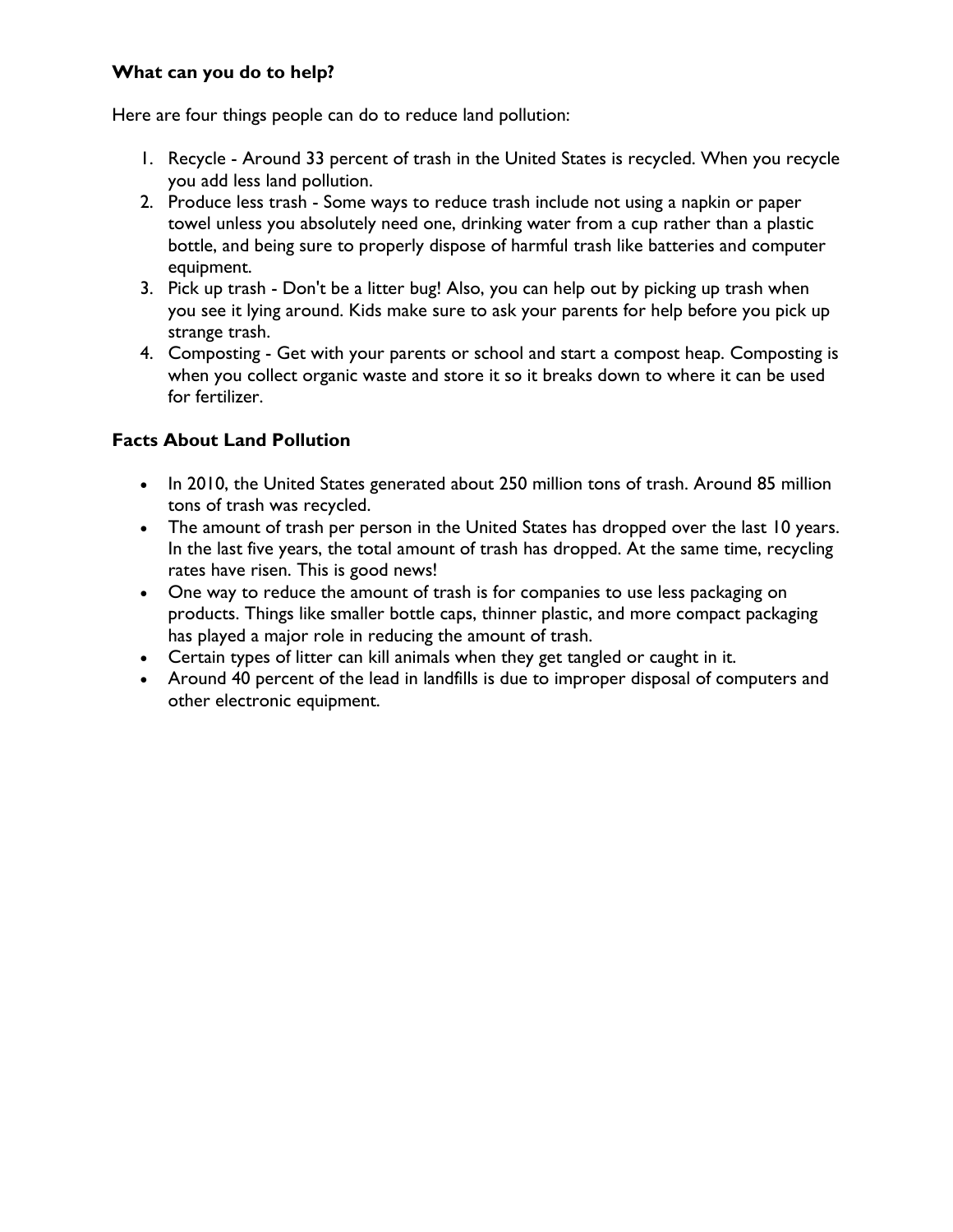## **Ocean Pollution ~ Environmental Issues**



Oceans and seas are one of the world's greatest natural resources, and they're being polluted at an alarming rate. Water pollution is leading environmental issue that the world is facing today. Chemicals that are poured into the ocean can lead the creation of "dead zones." Dead zones are places in the ocean where nothing can survive because of the lack of oxygen. Similar to deforestation, this causes a loss in **biodiversity**, or variety of living things.

#### **What Is Ocean Pollution**

Ocean pollution is anything that hurts the world's seas and marine life. Ocean pollution, which is most often caused by humans, can lead to the death of plants, animals, and fish. It can also soil beaches and shores and even cause illness. Fortunately, the oceans are very large, but the disappearance of once common fish and the dying of coral reefs prove that oceans need our help.

#### **What Causes Ocean Pollution / Causes of Ocean Pollution**

The top causes of ocean pollution include:

- chemicals that are dumped into the ocean from the world's wastewater networks (from factories, homes, hospitals, farmlands, sewers, sinks and toilets, etc.)
- pesticides that come from farmland runoff
- pollution from ships
- pollution from drilling and other types of deep sea mining
- garbage that's been dumped into the ocean
- [acid](http://www.listofenvironmentalissues.com/environmental-issues-acid-rain/) rain
- invasive organisms

#### **Facts about Ocean Pollution**

Here are facts about ocean pollution: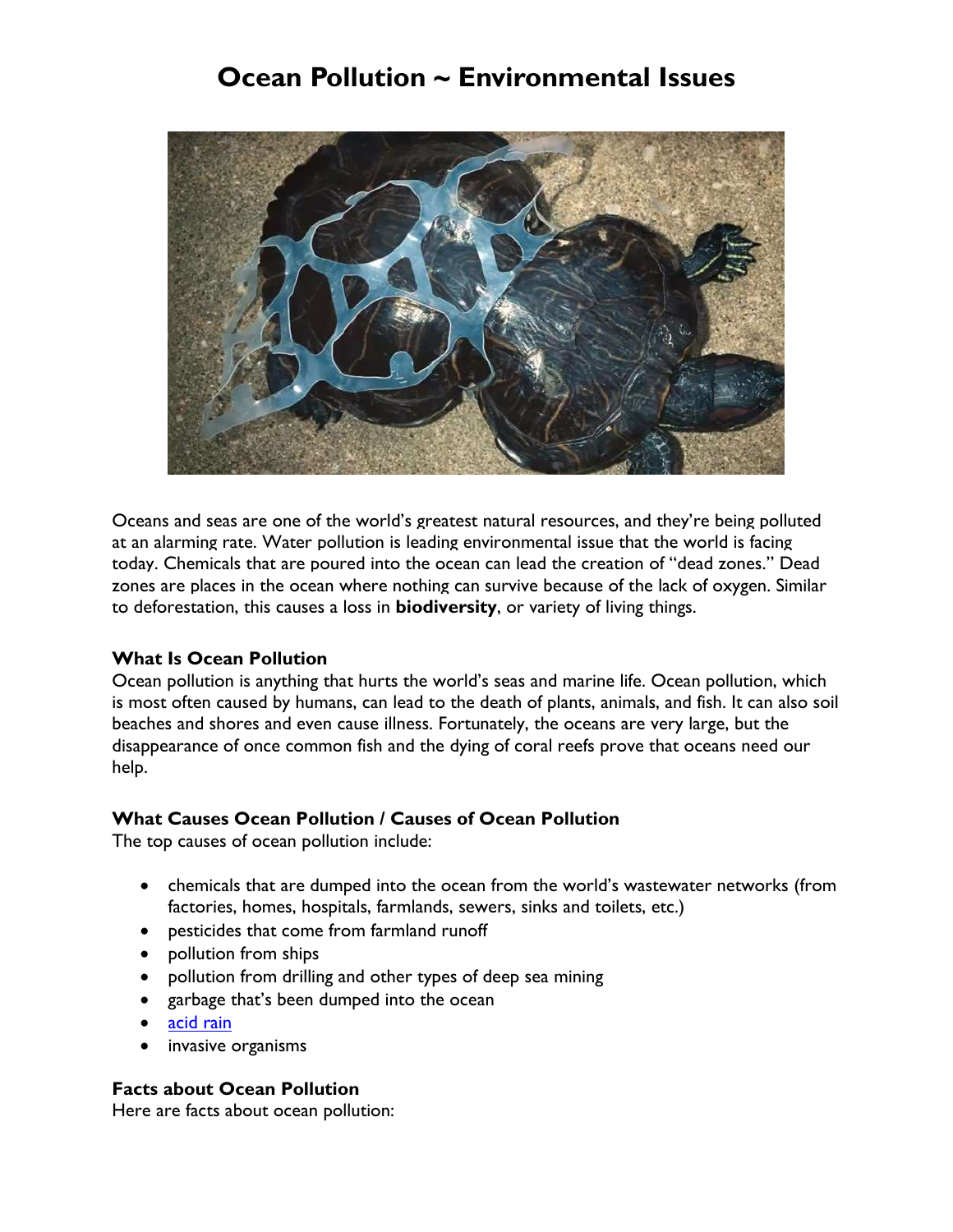- Most ocean pollution (approximately 80%) starts on land and then washes into the ocean. This polluted runoff comes from cars, boats, septic tanks, farms, and ranches.
- Cruise liners are one of the major polluters of oceans. In a week, the average cruise ship dumps a million gallons of waste water into the ocean.
- Ocean pollution causes fish, marine plants, and birds to die.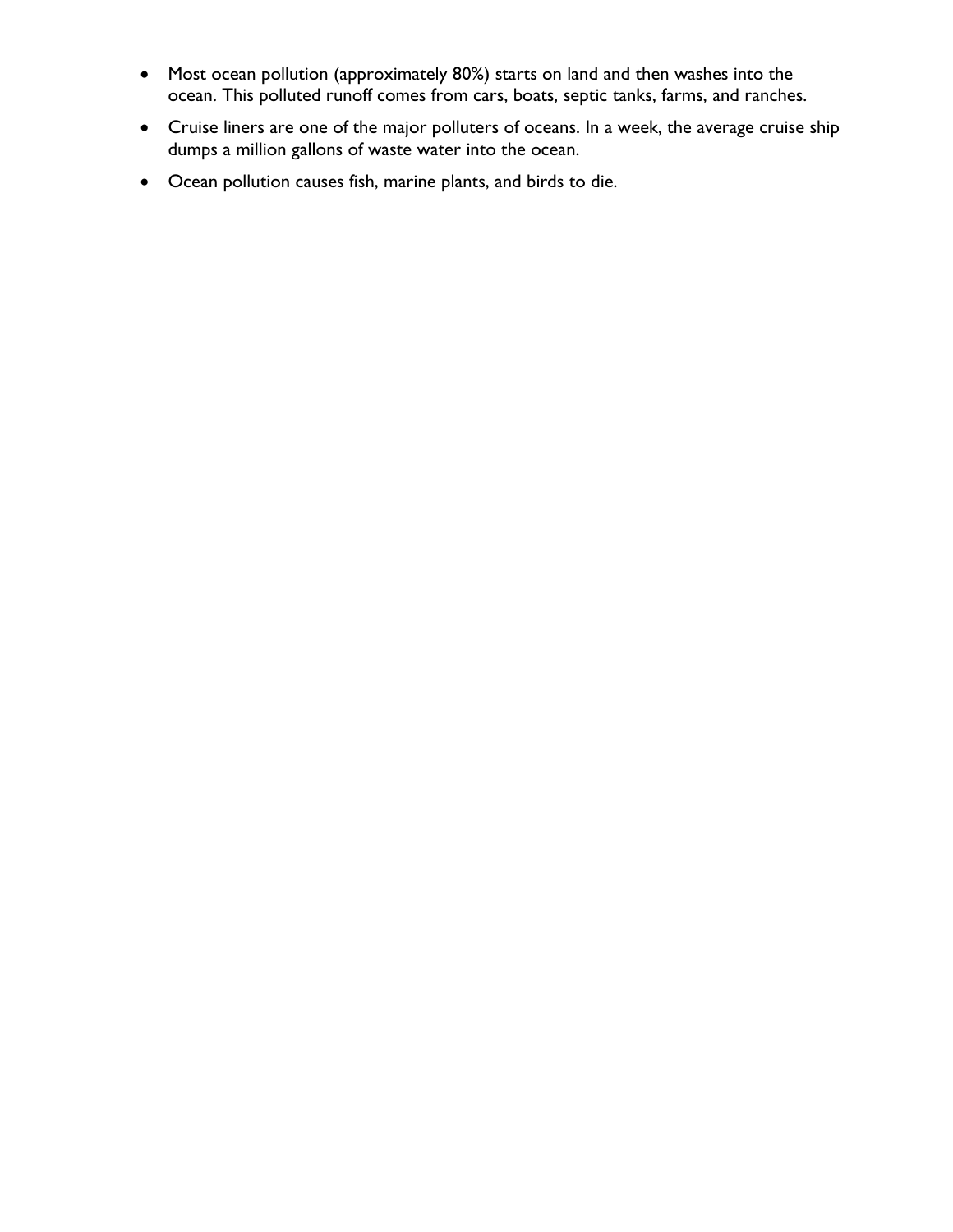### **River and Lake Pollution ~ Environmental Issues**



River and lake pollution is one of the top [environmental](http://www.listofenvironmentalissues.com/top-10-enviornmental-issues-major-top-ten/) issues affecting quality of life today. Chemicals that infect freshwater sources is a huge problem. Living things need water to survive, and the water is not good if it is polluted with lead or garbage. As of today, there are over one billion people who do not have access to clean drinking water.

#### **What Is River and Lake Pollution**

River and lake pollution is the pollution of rivers, lakes, streams, creeks, and estuaries.

#### **What Causes River and Lake Pollution / Causes of River and Lake Pollution**

The top causes of river and lake pollution include:

- discharge from boats
- **stormwater drainage**
- sewage / failing septic systems
- wildlife
- pesticides
- herbicides
- **•** fertilizers
- oil spills
- industrial waste (often from mining [operations\)](http://www.listofenvironmentalissues.com/environmental-issues-with-mining/)

#### **Facts About River and Lake Pollution**

Here are facts about river and lake pollution: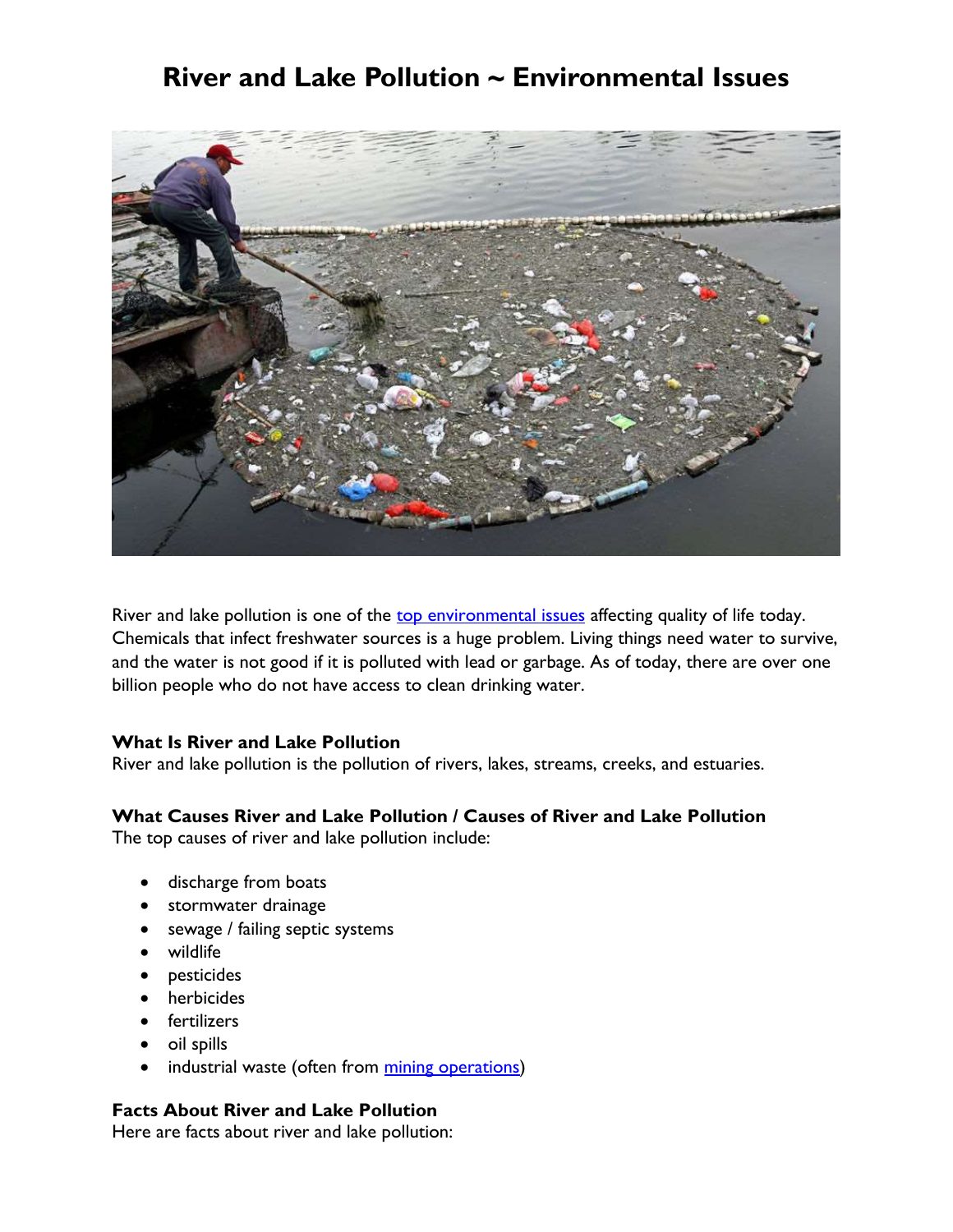- Only 3% of the water on the planet is fresh water, with the other 97% categorized as salt water.
- Of the 3% of the Earth's water supply that is freshwater, almost 99% is frozen in the polar ice caps.
- Water from storm drains and ditches rarely gets treated; instead it flows directly into streams or bays.
- Almost half of the streams and lakes in the Unites States are polluted.
- Most of the 2.2 billion pounds of pesticides used in the United States each year will eventually find their way into lakes and rivers.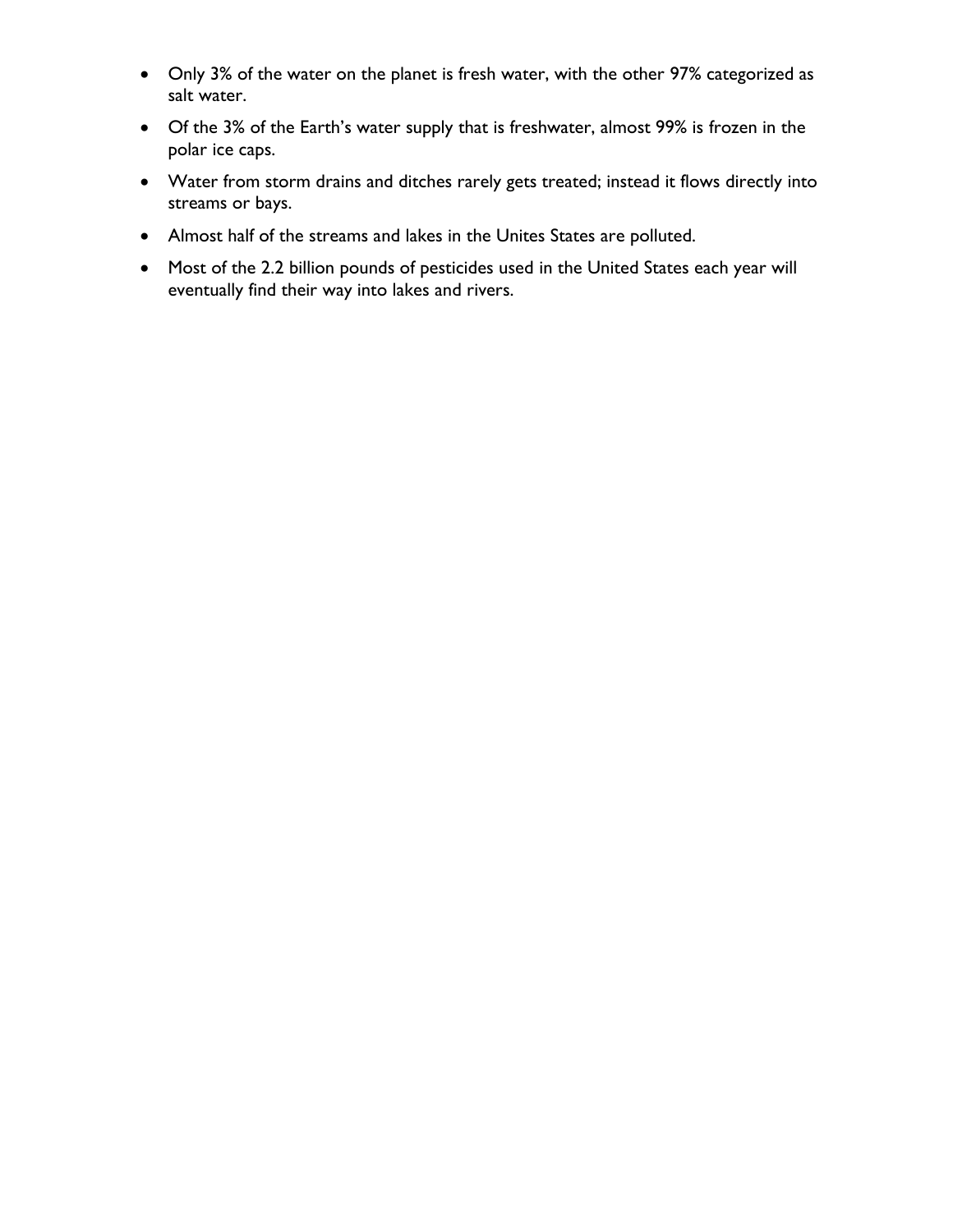## **Air Pollution ~ Environmental Issues**



Air pollution is one of the top [environmental](http://www.listofenvironmentalissues.com/list-of-environmental-issues/) issues affecting quality of life today.

#### **What Is Air Pollution**

Any particles or gases that are not part of the normal composition of air (which is normally 99.9% nitrogen, oxygen, water vapor, and inert gases) qualify as air pollution.

#### **What Causes Air Pollution / Causes of Air Pollution**

The top causes of air pollution include:

- emissions and exhaust from engines (primarily vehicles)
- emissions from factories and power stations (burning fossil fuels such as oil and coal)
- emissions from refineries
- pesticides and herbicides
- particles released from mining operations
- burning of garbage
- charcoal grills / bbqs

#### **Facts About Air Pollution**

Here are facts about air pollution:

- In addition to outdoor air pollution, there is also indoor air pollution, such as pollution caused by cigarette smoke.
- Air pollution has led to smog, ozone layer [depletion,](http://www.listofenvironmentalissues.com/environmental-issues-ozone-layer-depletion/) and climate [warming.](http://www.listofenvironmentalissues.com/environmental-issues-climate-change-global-warming/)
- Air pollution can be caused by gases, dusts, fumes, odors, chemicals, particulates, or biological materials.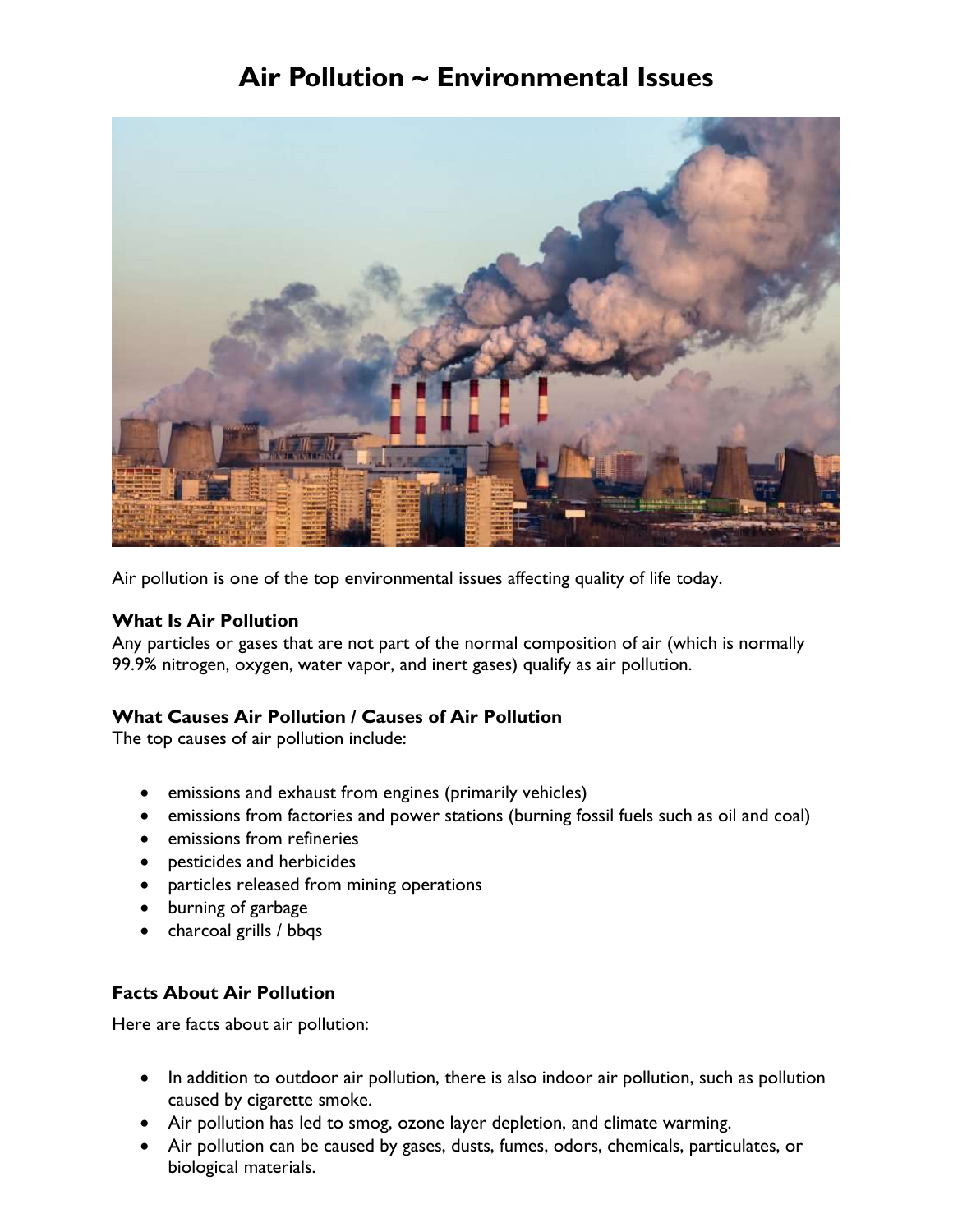# **Plastic Bags ~ Environmental Issues**

The use of plastic bags is one of the top [environmental](http://www.listofenvironmentalissues.com/list-of-environmental-issues/) issues affecting quality of life today.

#### **What Is Air Pollution**

Any particles or gases that are not part of the normal composition of air (which is normally 99.9% nitrogen, oxygen, water vapor, and inert gases) qualify as air pollution.

#### **What are Plastic Bags doing to our Environment?**

Here is what plastic bags do to our environment:



- get into soil and slowly release toxic chemicals
- break down into the soil, where animals eat them and often choke and die
- Farm animals die each year after eating plastic bags that end up in their grazing grounds
- Animals in the wild are poisoned by the chemicals in plastic bags
- Animals die slow deaths when they eat plastic bags sea turtles are at particular risk from plastic bags, because they often mistake them for [jellyfish](http://www.onegreenplanet.org/news/what-a-plastic-bag-looks-like-to-a-sea-turtle/) (their favorite food)
- 52% of sea turtles have eaten plastic
- Plastic bags clog sewers and block the flow of water, causing flooding, property damage, and prevents water flowing to creeks, wetlands, and streams

#### **Facts about Plastic Bags**

Here are facts about plastic bags:

- About 500 billion plastic bags are used every year
- Very few plastic bags are recycled and most go into the trash
- A plastic bag takes 10 to 1,000 years to decompose
- plastic bags that make their way into rivers, lakes or oceans never completely [decompose.](https://www.des.nh.gov/organization/divisions/water/wmb/coastal/trash/documents/marine_debris.pdf) Instead, they break down into smaller and smaller pieces, eventually [becoming "microplastics,"](https://greenerideal.com/news/environment/microplastics-make-way-ocean-food-chain-fish/) which are less than 5 millimeters long.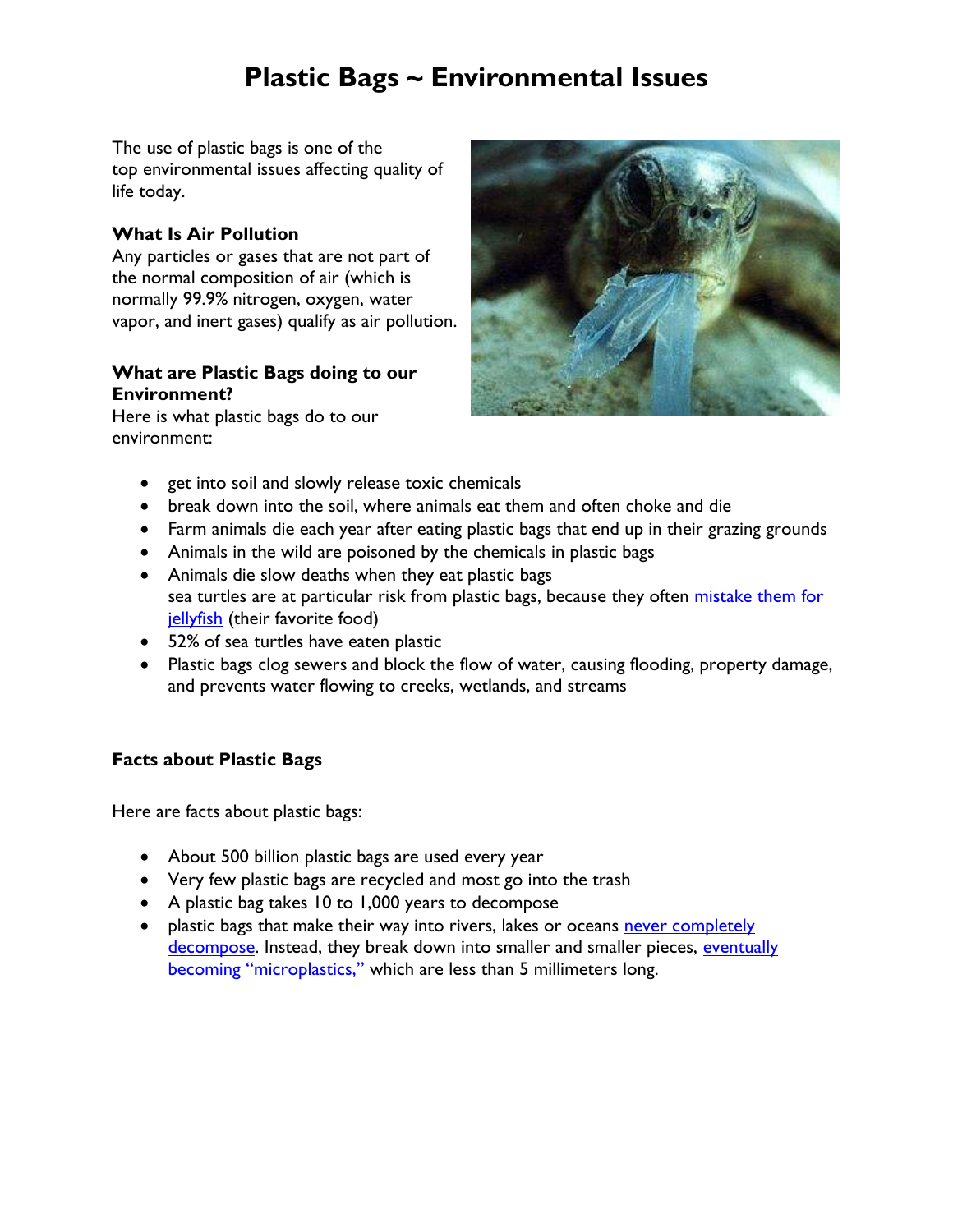# **Alien Profile: Zebra Mussel**

**Alias (scientific name in Latin):**Dreissena polymorpha

**Home Land (Origination):** Ponto-Caspian region of western Russia

**Arrival Date:** They were first found in the Great Lakes on June 1, 1988. They were accidentally introduced to North America in ballast water from a boat that traveled across the ocean.

#### **How to Identify:**



Polymorpha (part of this alien's scientific name), means "many forms." Zebra mussels come in many colors. Most are white or cream-colored with jagged brown or black stripes. However, some individual mussels have been found that are all-white, all-black, or have stripes going the other direction. Zebra mussels are members of the phylum Mollusca (mol-US-ka), or mollusks. Mollusca comes from the Latin word, mollis, meaning soft. Slugs, snails, octopuses, clams, and oysters are all mollusks. Mussels are bivalve mollusks. Bivalves have two shells that are held together by a strong ligament.

#### **How They Multiply:**

Male zebras release a cloud of sperm into the water. Female zebras release a cloud of eggs. A female zebra mussel can produce 30,000 to 1,000,000 eggs in one year!

The fertilized eggs quickly develop into free-swimming larvae called veligers (VEL-i-jers). Veligers are smaller than periods! They feed on tiny phytoplankton and begin to grow shells. The water currents can cause veligers to travel great distances.

At 3 - 4 weeks, the veligers' shells weigh enough to cause them to sink. They must find something to attach to or they will die.

Some of the veligers attach to hard surfaces called substrates. Hard surfaces include rocks, wood, glass, metal, native mussels, and each other. They now change from free-swimming larvae to anchored mussels. Very few of the veligers survive to this stage.

The young zebra mussels reach sexual maturity during their first year and are ready to continue the cycle.

Invaded Territory: Great Lakes and several inland lakes and rivers like the Mississippi River.

#### **Evidence of Invasion:**

They're clogging things up! These tiny little mussels can get into the water intake systems of power plants and water treatment facilities and significantly reduce the flow of water. They also can clog up the cooling systems of boat engines. This clogging costs millions of dollars to unclog!

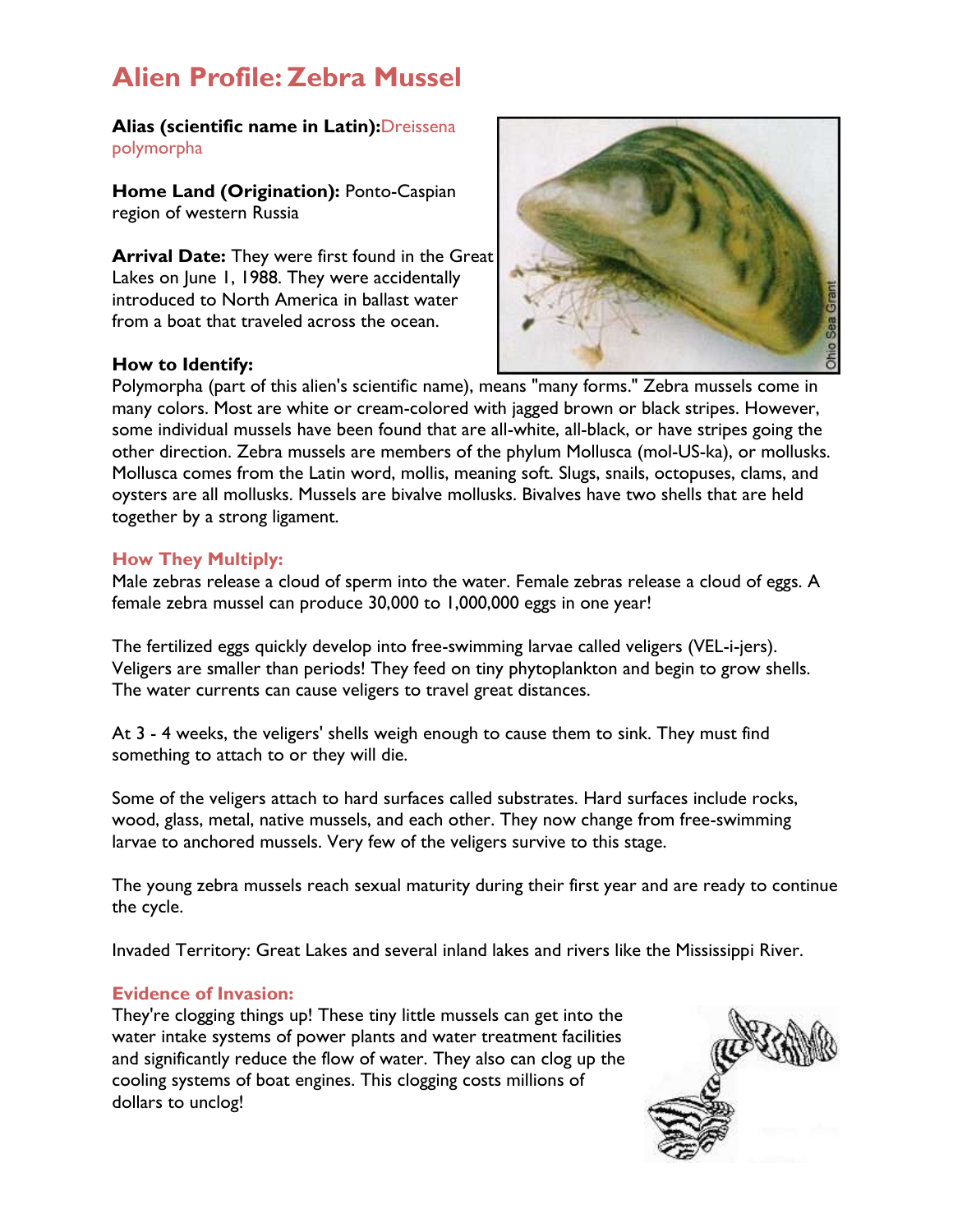Zebra mussels also pile up on beaches. When they die they wash up on the shore and begin to decay. Their shells are razor sharp. Watch your step!

When zebra mussels feed on plankton, they remove incredible amounts of food from the water. They can filter about 1 quart of water each day. They leave the water clear, sometimes too clear. The zebras grow on top of the native mussels and smother them. With plankton removed from the water, more sunshine reaches the bottom. Plants living here grow rapidly. They also use zebra mussel droppings as fertilizer. Bottom-feeding fish feast on the waste produced by the zebra mussels. Their numbers increase. Zooplankton and small fish which feed on plankton have less to eat. Their numbers decrease. Larger fish which feed on the small fish decrease in number. The zebra mussels take food, space, and oxygen, causing the death of native mussels.



Zebra mussels are also just plain tough. Veligers can survive for a month in water with little or no food. Adults can survive a week or more out of water. They reproduce so rapidly that they outcompete other animals. With few natural predators, scientists are concerned about when and where the invasion will end.

The zebra mussel can quickly encrust things, like this crayfish.

#### **Help Stop the Alien Invasion!**

#### **Extermination Techniques:**

1. Are you providing free rides to aliens? Don't be an alien helper, watch out for hitchhikers. Zebra mussels have already invaded the Great Lakes and the Mississippi River. Check the ways you think zebra mussels can get from one body of water to another.

 $\Box$  Boaters use their boats in several places without cleaning them with hot water.

- $\Box$  Kids, mucking in a lake, slosh over to a different lake and empty out their boots.
- $\Box$  Anglers take their bait buckets from lakes to rivers and empty them into the waters.
- $\Box$  Someone gets bored with a pet zebra mussel and releases it in a new home.
- $\Box$  Ducks, with muddy feet, fly off to new watery homes.

 $\Box$  Water plants get stuck on boats or other equipment and are carried to different bodies of water.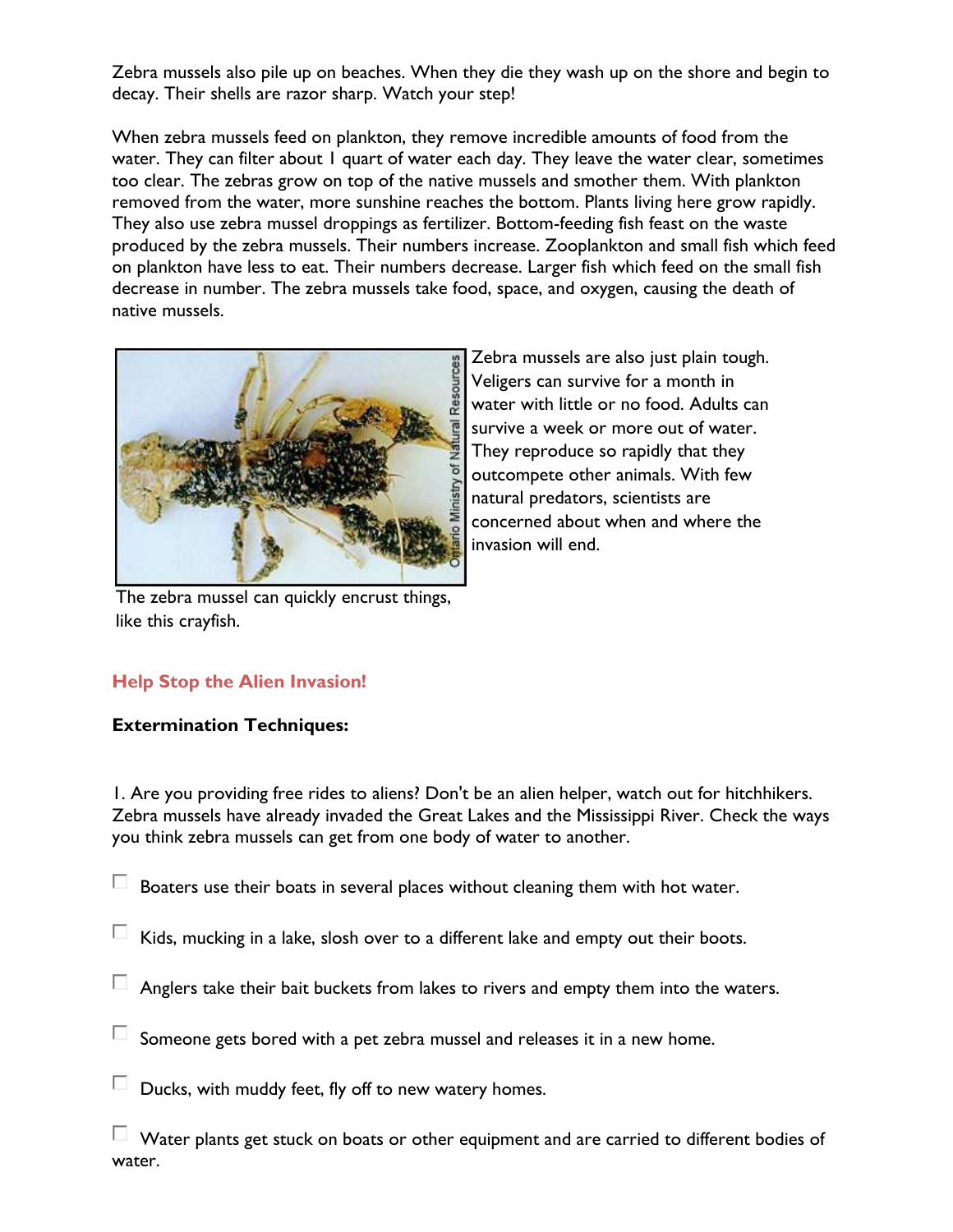If you find a zebra mussel, take a close look at it. While we are not crazy about having them in New York, they are fascinating animals. Do not put the mussel back into the water. Try to determine if anyone has seen zebra mussels in this particular body of water before.

**Note:** If you checked all the boxes above, you know how to avoid giving free rides to zebras!

2. Freshwater drums (fish) and diving ducks eat zebra mussels, but they don't eat enough to control their population. Zebra mussels seem to be able to survive everywhere, but they are rarely found in still water or fast-moving water. They also don't do well in polluted water or at low oxygen levels. Summer water temperatures might also limit their spread.

3. Chemicals will also kill the other animals living in the lakes. Scientists are searching for ways to control their growth. Meanwhile, some diving ducks are changing their migration patterns to munch on zebra mussels.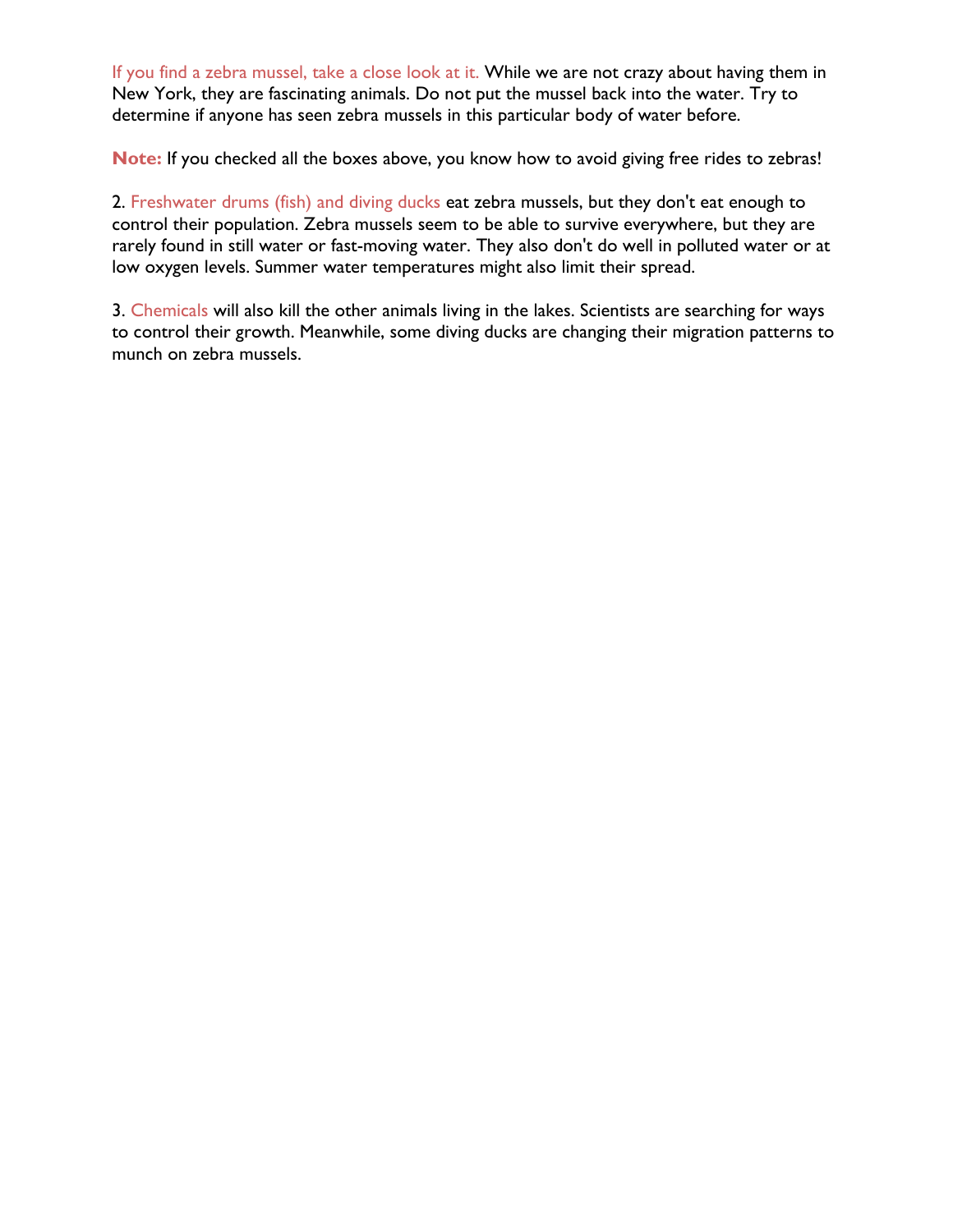# **Alien Profile: Round Goby**

**Alias:** *Neogobius melanostomus*



*Round Goby Fish, ©Dave Jude, Center for Great Lakes Aquatic Sciences*

Homeland: The Black and Caspian Seas, the same home as the [zebra mussel.](http://eekwi.org/critter/invert/zebramussel.htm)

**Arrival Date:** First discovered in Great Lakes at Lake St. Clair in 1990. Scientists think they traveled in ballast water from ocean going vessels. They were found in 1994 on the east shore of Lake Michigan and have now invaded all of the Great Lakes, the Mississippi, and most likely all tributaries that lead to Lake Michigan up to the first dam.

**How to identify:** This invader is a bottom dwelling fish with a large head, resembling a tadpole. It can grow to be 10 inches long but is usually five or six- inches-long.

Look for the unique bottom fins on the belly that are connected. They form a suction disk that helps this fish hold onto rocks in fast moving water. The goby also has dorsal fins without spines. Young are a solid slate gray in color and larger fish have black and brown patches with a greenish dorsal fin.

Round gobies are successful invaders because they:

- 1. Eat the eggs and young of native fish (sculpins, darters, *lake trout*, smallmouth bass).
- 2. Protect vital spawning sites from native fish (sculpins).
- 3. Have sharp senses that allow them to find food in total darkness.
- 4. Can survive in poor water conditions.
- 5. Reproduce up to six times a summer.

The [zebra mussel](http://eekwi.org/critter/invert/zebramussel.htm) is an important part of the goby's diet and one goby can eat as many as 78 zebra mussels per day, which may reduce the numbers of this other invader but will not eliminate them. Predators of the goby include sport fish like the smallmouth and rock bass, [walleye,](http://eekwi.org/critter/fish/walleye.htm) [yellow perch,](http://eekwi.org/critter/fish/perch.htm) and brown trout.